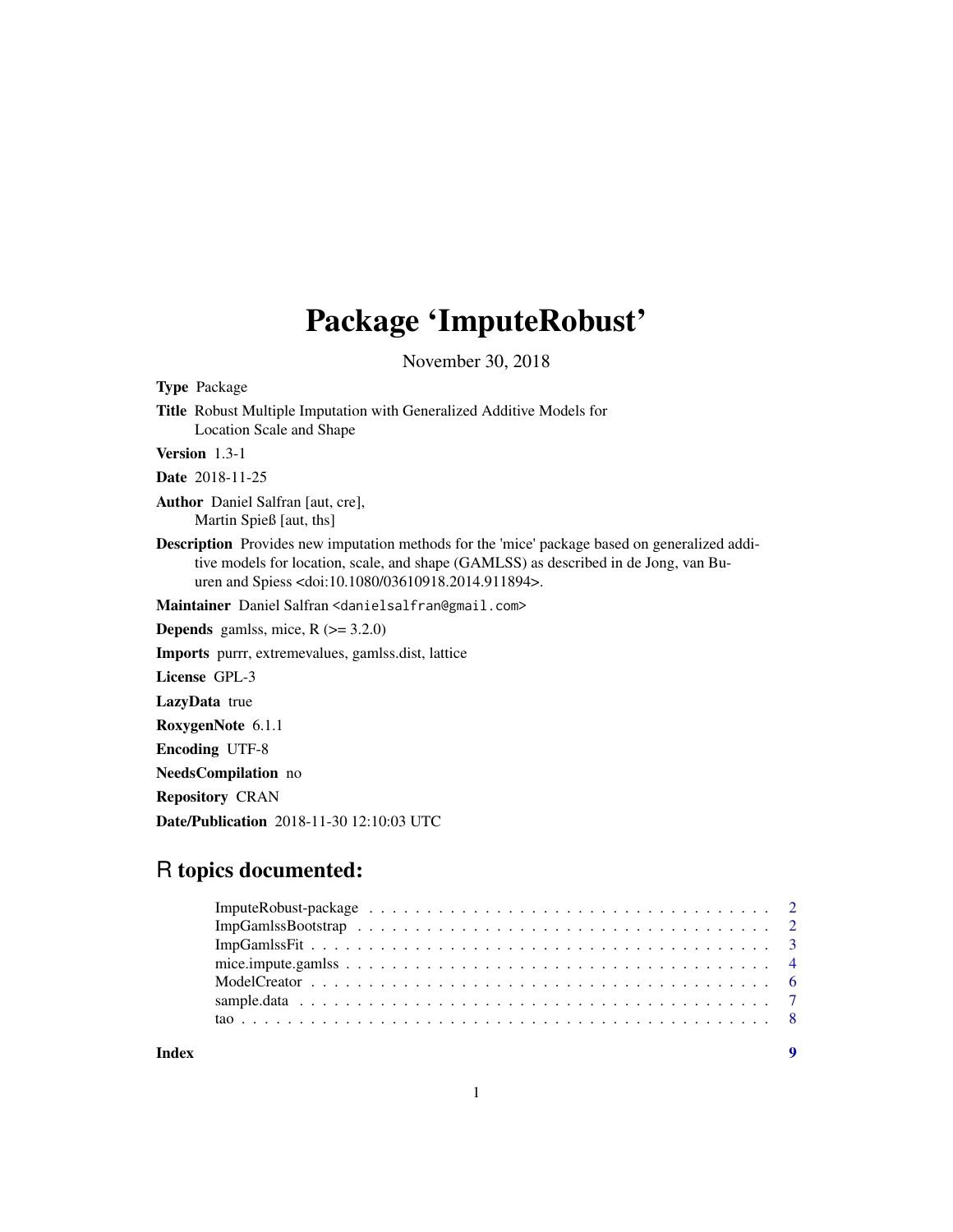<span id="page-1-0"></span>ImputeRobust-package *Multiple Imputation with Generalized Additive Models for Location, Scale, and Shape*

#### Description

De Jong (2012), De Jong, van Buuren and Spiess (2016) introduced a new imputation method based on generalized additive models for location, scale, and shape (Rigby and Stasinopoulos, 2005), which is a class of univariate regression models, where the assumption of an exponential family is relaxed and replaced by a general distribution family. This allows the a more flexible modelling than standard parametric imputation models of not only the location (e.g. the mean), but also the scale (e.g. variance), and the shape (e.g., skewness and kurtosis) of the conditional distribution of the dependent variable given all other variables.

#### Author(s)

Daniel Salfran <daniel.salfran@uni-hamburg.de>

Martin Spiess <martin.spiess@uni-hamburg.de>

#### References

de Jong, R., van Buuren, S. & Spiess, M. (2016) Multiple Imputation of Predictor Variables Using Generalized Additive Models. Communications in Statistics – Simulation and Computation, 45(3), 968–985.

de Jong, Roel. (2012). "Robust Multiple Imputation." Universität Hamburg. [http://ediss.sub.](http://ediss.sub.uni-hamburg.de/volltexte/2012/5971/) [uni-hamburg.de/volltexte/2012/5971/](http://ediss.sub.uni-hamburg.de/volltexte/2012/5971/).

Rigby, R. A., and Stasinopoulos, D. M. (2005). Generalized Additive Models for Location, Scale and Shape. Journal of the Royal Statistical Society: Series C (Applied Statistics) 54 (3): 507–54.

ImpGamlssBootstrap *GAMLSS bootstrap method*

#### Description

Creates a random generation function for the missing values with bootstrap sample from the fitted GAMLSS model for the completely observed data.

#### Usage

ImpGamlssBootstrap(incomplete.data, fit, R, ...)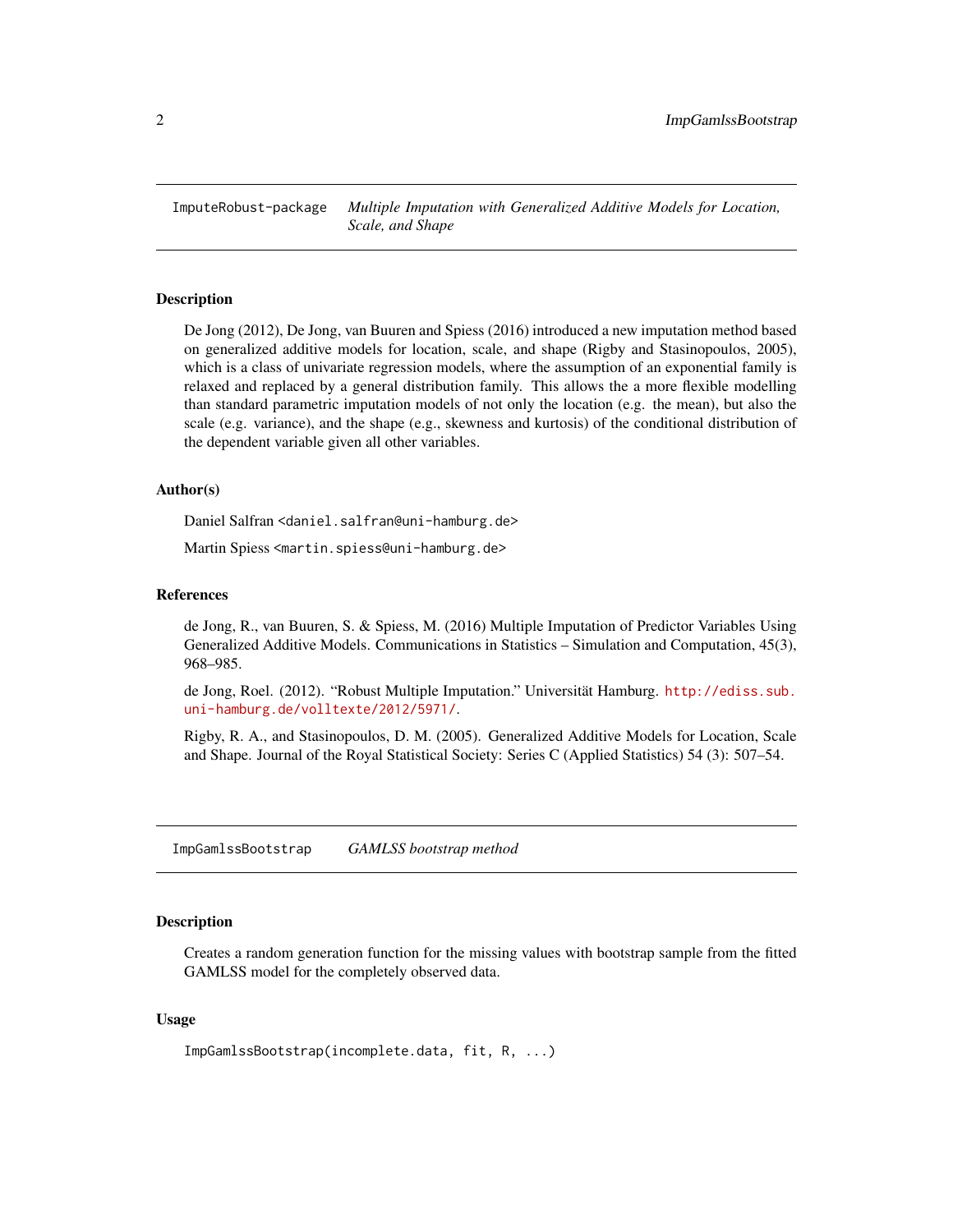#### <span id="page-2-0"></span>ImpGamlssFit 3

#### Arguments

| incomplete.data |                                                               |
|-----------------|---------------------------------------------------------------|
|                 | Data frame with missings on one variable.                     |
| fit             | Random sample generator method.                               |
| R               | Boolean matrix with the response indicator.                   |
|                 | extra arguments for the control of the gamls fitting function |

#### Value

Returns a imputation sample generator.

ImpGamlssFit *GAMLSS imputation fit*

#### Description

This function takes a data set to fit a gamlss model and another to predict the expected parameters values. It returns a function that will generate a vector of random observations for the predicted parameters. The amount of random observations is the number of units on the dataset used to get such predictions.

#### Usage

```
ImpGamlssFit(data, new.data, family, n.ind.par, gam.mod,
 mod.planb = list(type = "pb", par = list(degree = 1, order = 1)),
 n.par.planb = n.ind.par, lin.terms = NULL, n.cyc = 5, bf.cyc = 5,cyc = 5, forceNormal = FALSE, trace = FALSE, ...)
```
#### Arguments

| data        | Completely observed data frame to be used to fit a gamls model estimate.                                                              |
|-------------|---------------------------------------------------------------------------------------------------------------------------------------|
| new.data    | Data frame used to predict the parameter values for some given right side x-<br>values on the gamls model.                            |
| family      | Family to be used for the response variable on the GAMLSS estimation.                                                                 |
| n.ind.par   | Number of individual parameters to be fitted. Currently it only allows one or<br>two because of stability issues for more parameters. |
| gam.mod     | list with the parameters of the GAMLSS imputation model.                                                                              |
| mod.planb   | list with the parameters of the alternative GAMLSS imputation model.                                                                  |
| n.par.planb | number of individual parameters in the alternative model.                                                                             |
| lin.terms   | Character vector specifying which (if any) predictor variables should enter the<br>model linearly.                                    |
| n.cyc       | number of cycles of the gamlss algorithm                                                                                              |
| bf.cyc      | number of cycles in the backfitting algorithm                                                                                         |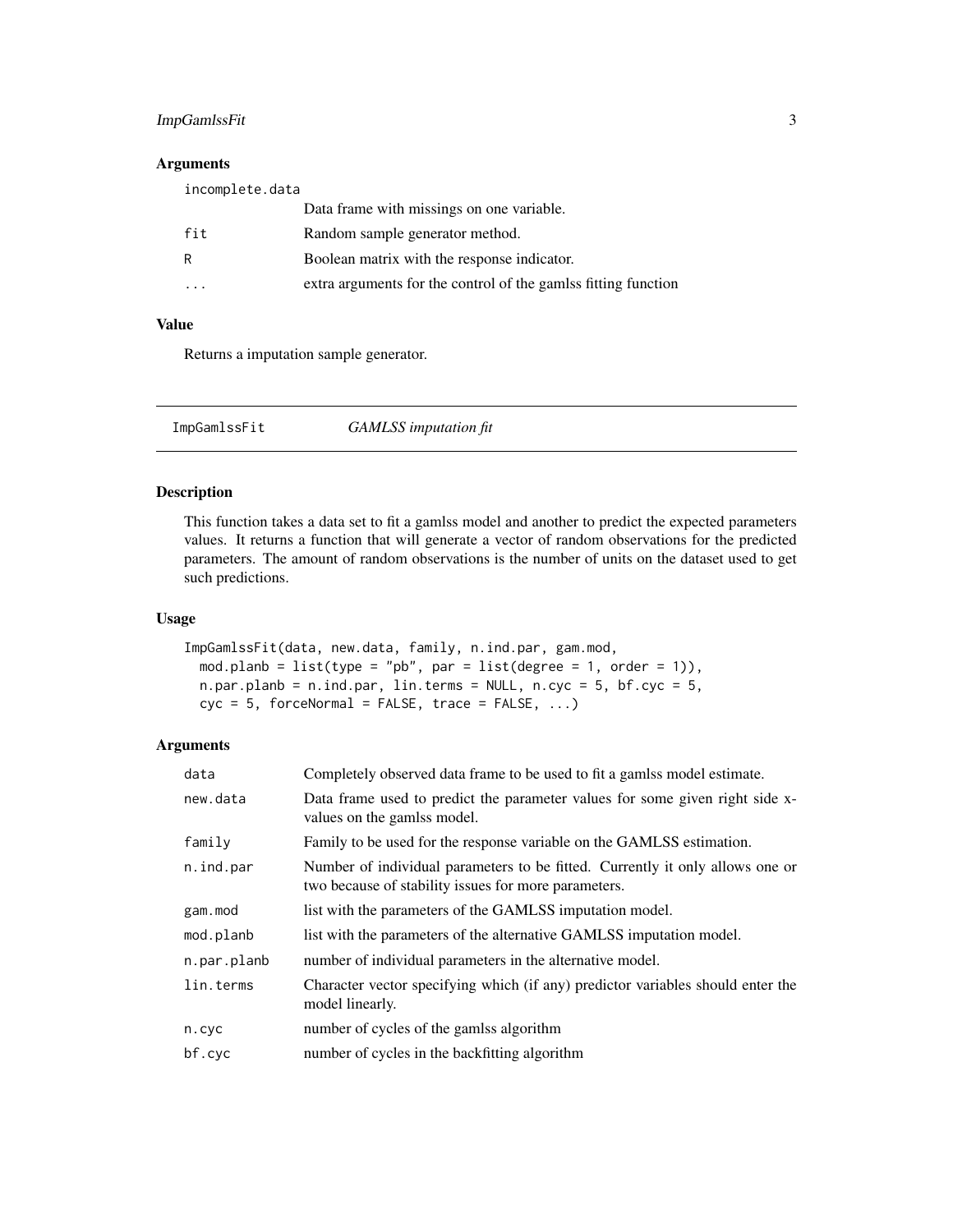<span id="page-3-0"></span>

| сус         | number of cycles of the fitting algorithm                                                            |
|-------------|------------------------------------------------------------------------------------------------------|
| forceNormal | Flag that if set to 'TRUE' will use a normal family for the gamlss estimation as<br>a last resource. |
| trace       | whether to print at each iteration (TRUE) or not (FALSE)                                             |
| $\ddotsc$   | extra arguments for the control of the gamls fitting function                                        |

#### Value

Returns a method to generate random samples for the fitted gamlss model using "new.data" as covariates.

| mice.impute.gamlss | Multiple Imputation with Generalized Additive Models for Location, |  |  |
|--------------------|--------------------------------------------------------------------|--|--|
|                    | Scale, and Shape.                                                  |  |  |

#### Description

Imputes univariate missing data using a generalized model for location, scale and shape.

#### Usage

```
mice.impute.gamlss(y, ry, x, family = NO, n.ind.par = 2,
  fitted.gam = NULL, gam.mod = list(type = "pb"), EV = TRUE, ...mice. impute.gamlssNO(y, ry, x, fitted.gam = NULL, EV = TRUE, \ldots)
mice.impute.gamlssBI(y, ry, x, fitted.gam = NULL, EV = TRUE, ...)
mice.impute.gamlssJSU(y, ry, x, fitted.gam = NULL, EV = TRUE, ...)
mice.impute.gamlssPO(y, ry, x, fitted.gam = NULL, EV = TRUE, ...)
mice.impute.gamlssTF(y, ry, x, fitted.gam = NULL, EV = TRUE, ...)
mice. impute.gamlssGA(y, ry, x, fitted.gam = NULL, EV = TRUE, \ldots)
mice.impute.gamlssZIBI(y, ry, x, fitted.gam = NULL, EV = TRUE, ...)
mice.impute.gamlssZIP(y, ry, x, fitted.gam = NULL, EV = TRUE, ...)
fit.gamlss(y, ry, x, family = NO, n.ind.par = 2, gam.mod = list(type
  = "pb"), ...)
```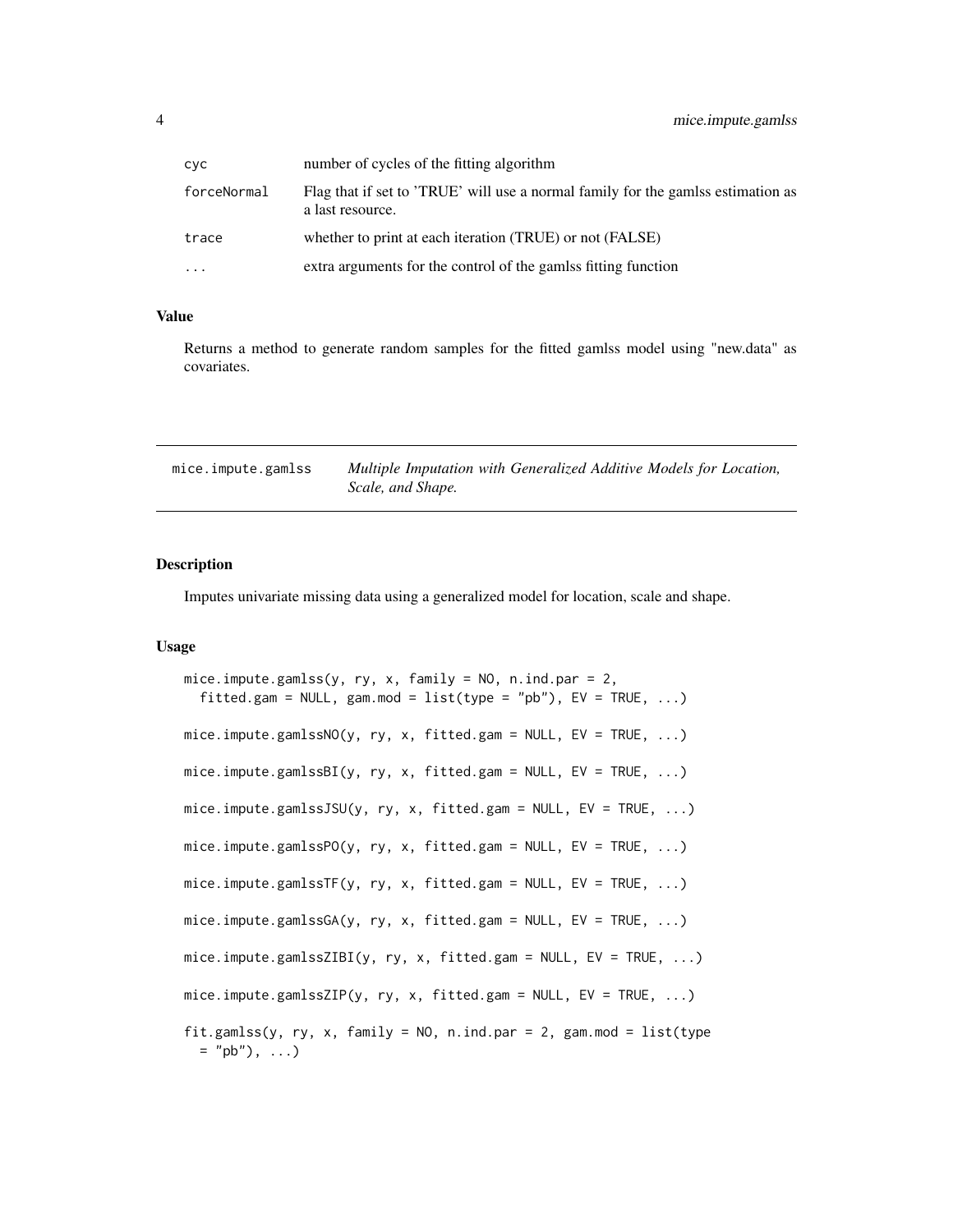#### **Arguments**

| У            | Numeric vector with incomplete data.                                                                                                                                                          |
|--------------|-----------------------------------------------------------------------------------------------------------------------------------------------------------------------------------------------|
| ry           | Response pattern of 'y' ('TRUE'=observed, 'FALSE'=missing).                                                                                                                                   |
| $\mathsf{x}$ | Design matrix with 'length(y)' rows and ' $p$ ' columns containing complete co-<br>variates.                                                                                                  |
| family       | Distribution family to be used by GAMLSS. It defaults to NO but a range of<br>families can be defined by calling the corresponding "gamlssFAMILY" method.                                     |
| n.ind.par    | Number of parameters from the distribution family to be individually estimated.                                                                                                               |
| fitted.gam   | A predefined bootstrap gamlss method returned by fit.gamlss. Mice by de-<br>fault refits the model with each imputation. The parameter is here for a future<br>faster modified mice function. |
| gam.mod      | list with the parameters of the GAMLSS imputation model.                                                                                                                                      |
| EV           | Logical value to determine whether to correct or not extreme imputed values.<br>This can arise due to too much flexibility of the gamlss model.                                               |
| $\cdot$      | extra arguments for the control of the gamlss fitting function                                                                                                                                |

#### Details

Imputation of y using generalized additive models for location, scale, and shape. A model is fitted with the observed part of the data set. Then a bootstrap sample is generated and used to refit the model and generate imputations.

The function fit.gamlss handles the fitting and the bootstrap and returns a method to generated imputations.

Being gamlss a flexible non parametric method, there may be problems with the fitting and imputation depending on the sample size. The imputation functions try to handle anomalies automatically, but results should be still inspected.

#### Value

Numeric vector with imputed values for missing y values

#### Author(s)

Daniel Salfran <daniel.salfran@uni-hamburg.de>

#### References

de Jong, R., van Buuren, S. & Spiess, M. (2016) Multiple Imputation of Predictor Variables Using Generalized Additive Models. Communications in Statistics – Simulation and Computation, 45(3), 968–985.

de Jong, Roel. (2012). "Robust Multiple Imputation." Universität Hamburg. [http://ediss.sub.](http://ediss.sub.uni-hamburg.de/volltexte/2012/5971/) [uni-hamburg.de/volltexte/2012/5971/](http://ediss.sub.uni-hamburg.de/volltexte/2012/5971/).

Rigby, R. A., and Stasinopoulos, D. M. (2005). Generalized Additive Models for Location, Scale and Shape. Journal of the Royal Statistical Society: Series C (Applied Statistics) 54 (3): 507–54.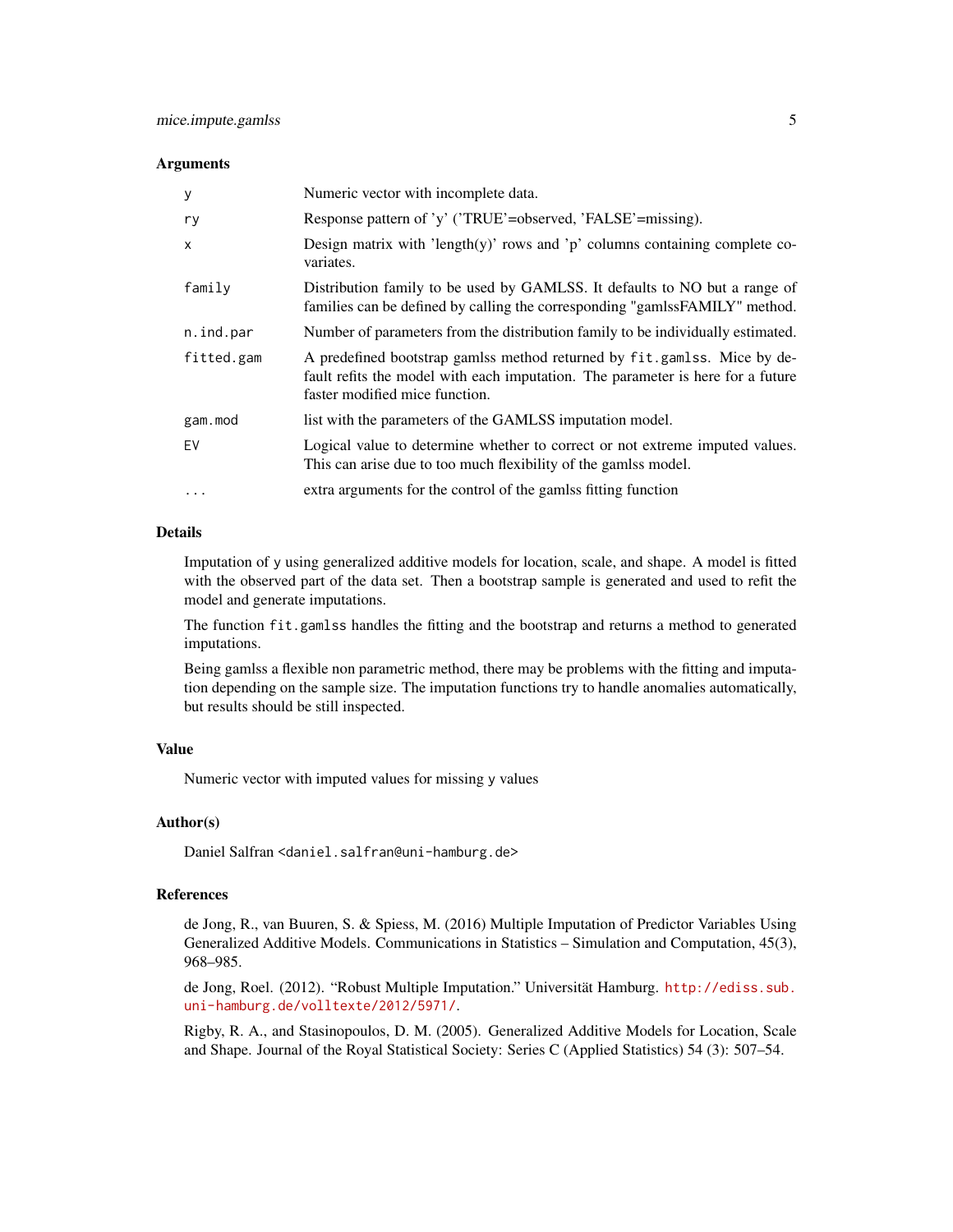#### Examples

```
require(lattice)
# Create the imputed data sets
predMat \leq matrix(rep(0,25), ncol = 5)
predMat[4,1] <- 1
predMat[4,5] <- 1
predMat[2,1] <- 1
predMat[2,5] <- 1
predMat[2,4] <- 1
predMat[3,1] <- 1
predMat[3,5] <- 1
predMat[3,4] <- 1
predMat[3,2] <- 1
imputed.sets <- mice(sample.data, m = 2,
                     method = c("", "gamlssPO","gamlss", "gamlssBI", ""),
                     visitSequence = "monotone",
                     predictorMatrix = predMat,
                     maxit = 1, seed = 973,
                     n.cyc = 1, bf.cyc = 1,
                     cyc = 1fit <- with(imputed.sets, lm(y \sim X.1 + X.2 + X.3 + X.4))
summary(pool(fit))
stripplot(imputed.sets)
```
ModelCreator *Model creator*

#### Description

This is a helper function to be used within the gamlss fitting procedure. It creates automatically a formula object for the variables named a given data frame. The dependent variable is the one in the first column and the rest are treated as independent.

#### Usage

```
ModelCreator(data, gam.model, lin.terms = NULL)
```
#### Arguments

| data      | Data frame that will provide the named variables.                                                                                                                    |
|-----------|----------------------------------------------------------------------------------------------------------------------------------------------------------------------|
| gam.model | List of mode parameter, containing the "type" with c("linear", "cs", "pb") as<br>available choices and "par", an optional list parameter if the model is not linear. |
| lin.terms | Specify which predictors should be included linearly. For example, binary vari-<br>ables can be added directly as an additive term instead of defining a spline.     |

<span id="page-5-0"></span>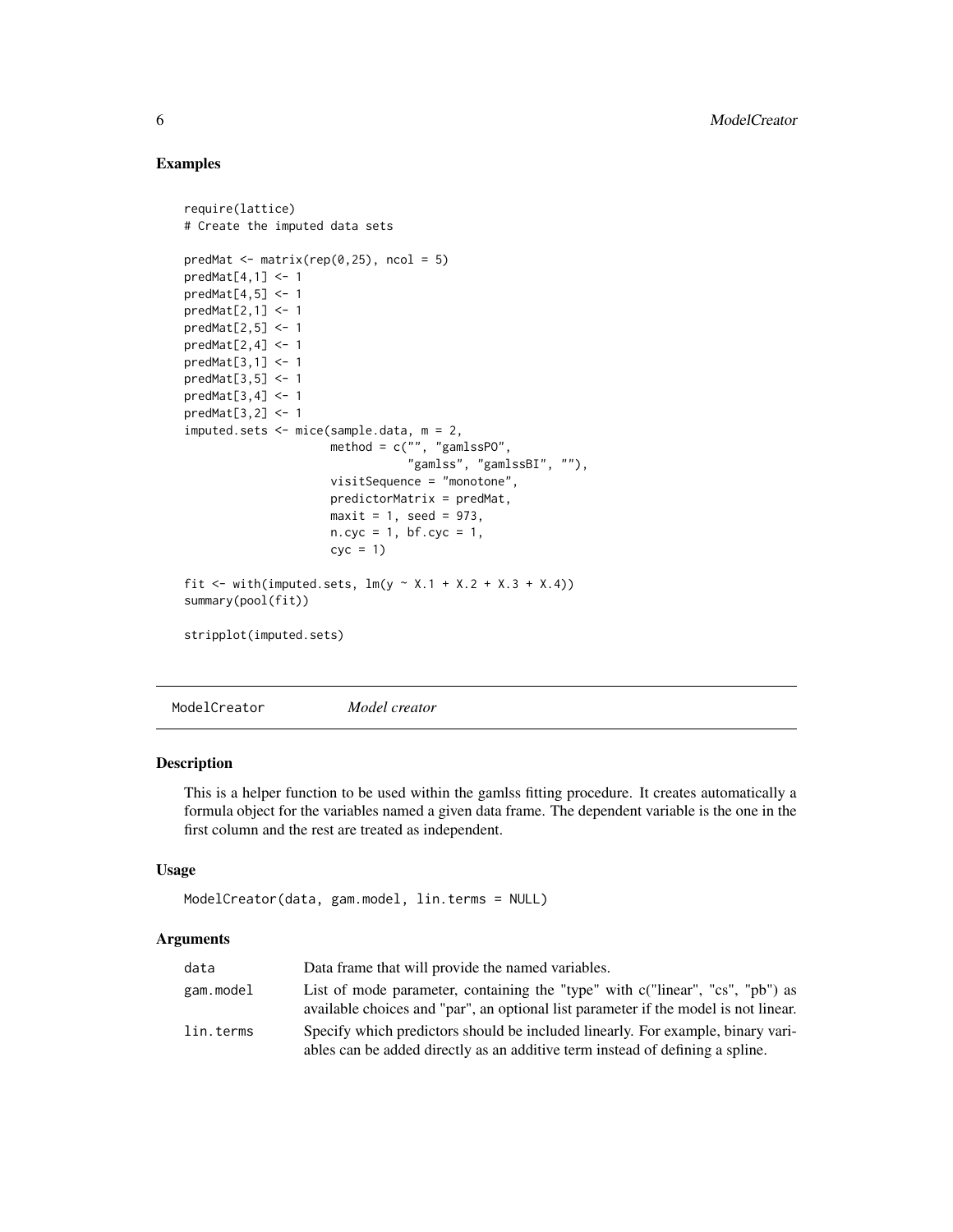#### <span id="page-6-0"></span>sample.data 7

#### Value

Returns a formula object.

#### sample.data *Sample data set with a monotone missing pattern*

#### Description

A simple data set with monotone missing pattern

#### Format

A data frame with 200 rows on the following 5 variables

- X.1 Numeric variable from a Normal distribution
- X.2 Count data from a Poisson distribution
- X.3 Numeric variable from a Normal distribution
- X.4 Binary variable from a Binomial distribution
- y Response variable

#### Details

Sample data set with four predictors and a dependent variable. A missing monotone pattern was generated in three predictors to illustrate the gamlss imputation method.

For the data generation process a parameter beta equal to  $c(1.3, .8, 1.5, 2.5)$  and a predictor matrix  $X \leq$ -cbind(X.1, X.2, X.3, X.4) are defined. Then, the sample data set is created with the model  $y \sim X.1 + X.2 + X.3 + X.4$ .

#### Examples

head(sample.data)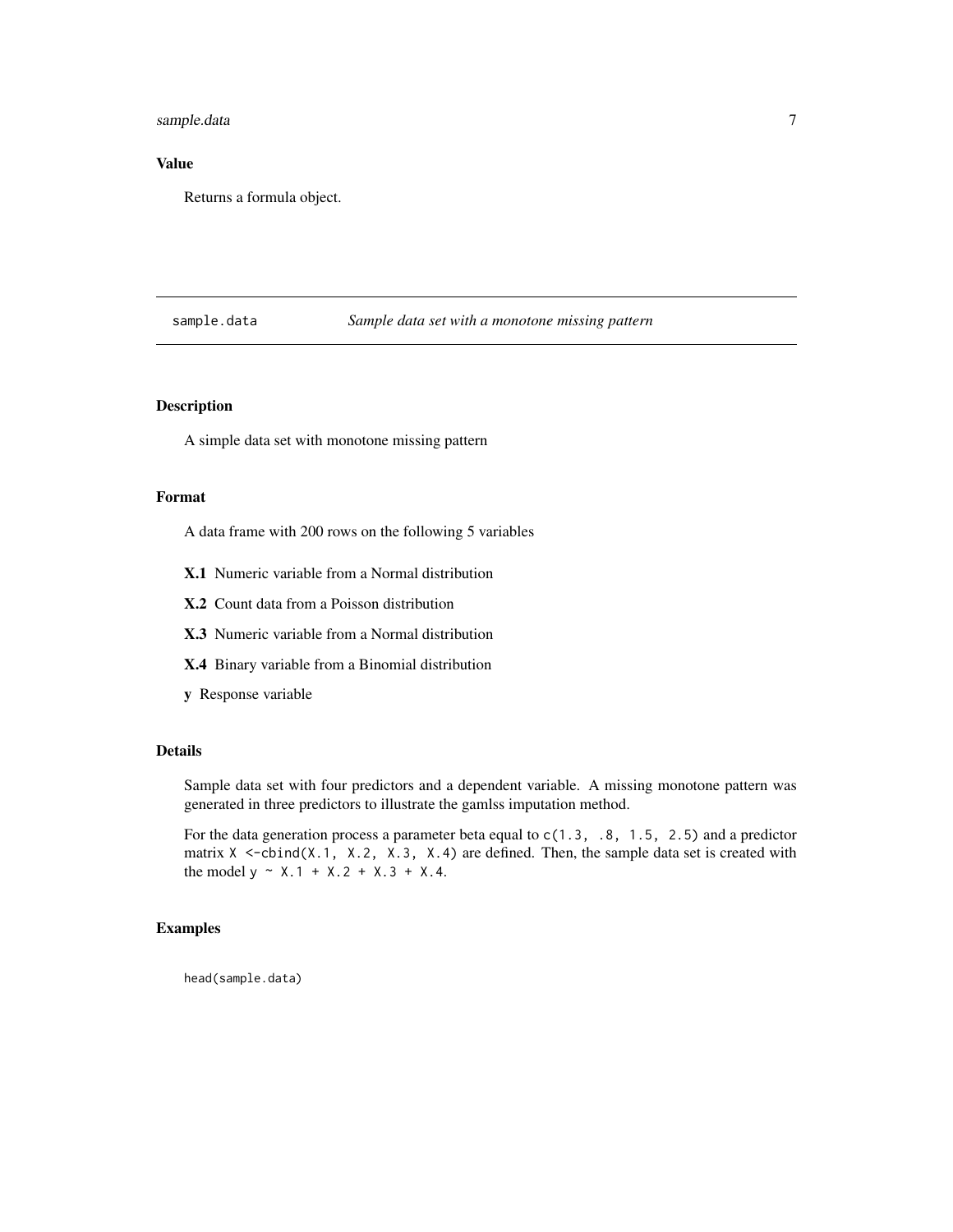#### <span id="page-7-0"></span>Description

A sample from the Tropical Atmosphere Ocean (TAO) project data, downloaded from the GGOBI project.

#### Format

A data frame with 736 observations on the following 8 variables.

Year a numeric vector

Latitude a numeric vector

Longitude a numeric vector

Sea.Surface.Temp a numeric vector

Air.Temp a numeric vector

Humidity a numeric vector

UWind a numeric vector

VWind a numeric vector

#### Details

All cases recorded for five locations and two time periods.

#### Source

<https://github.com/ggobi/ggobi/blob/master/data/tao.csv>

#### Examples

head(tao)